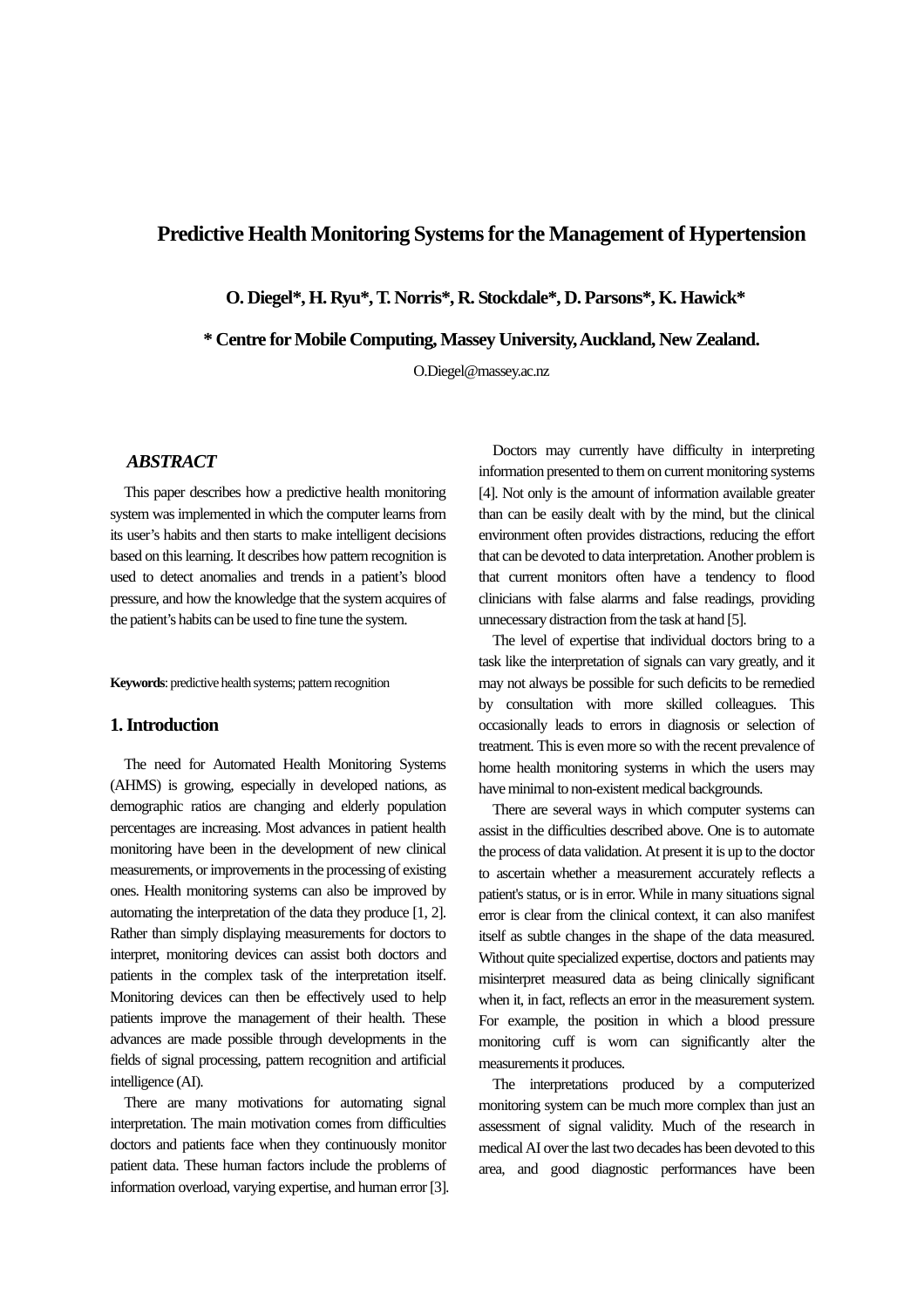demonstrated in many medical domains [6].

In the case of home health monitoring, however, the main pattern that needs to be identified is any one which deviates from a preset norm, as this often indicates a change in health status. In many cases, it is a sudden change in blood pressure rather than just normally slightly high blood pressure reading, for example, that heralds a change in health. It is also useful to be able to detect gradual trends in measurements, as a gradual increase in blood pressure, for example, may be an indication of arterial disease. For a useful AHMS we are therefore concerned firstly with identifying these 'out of norm' patterns, and then in using what other available data there is, such as pulse, weight, blood sugar levels, arterial stiffness index, etc., to try and make intelligent decisions about them.

This paper describes such an automated home health monitoring system in which patients are able to monitor their vital signs, and the computer system makes decisions about abnormalities in these readings and communicates with the user about any necessary preventative steps to take.

### **2. Interpreting Patterns**

Intelligent pattern recognition and interpretation can be divided into two tasks. Firstly, distinct events within a data set are identified using pattern recognition methods, e.g., detecting missed or abnormal blood pressure readings within a prescribed schedule. Secondly a meaningful label is assigned to the detected events using pattern interpretation methods, e.g., picking up an abnormally high blood pressure reading, and interpreting its clinical significance. There have been significant advances with techniques for performing both these tasks, and new methodologies have emerged, some specifically from research in AI. Some of the more significant methods include blackboard systems [7], Markov models, and neural networks.

The properties of neural networks make them useful both for pattern recognition, and data interpretation. The neural networks not only recognize a pattern, but are then able to associate it with a predetermined diagnostic class. While the interpretive facility of networks has found numerous applications, it can be limited by its inability to explain its conclusions. The reasoning by which a network selects a class is hidden within the distributed weights, and is therefore unintelligible as an explanation. Networks are therefore limited to interpreting patterns where no explanation or justification for selecting a conclusion is necessary.

Once patterns have been identified within a data set, they need to be interpreted. It is with this task that techniques from AI have made major contributions over the last two decades,

especially through the introduction of expert systems.

An expert system is a program that captures elements of human expertise, usually in the form of situation or context recognition rules, and performs tasks that rely on specialist knowledge.

Expert systems perform best in straightforward tasks, which have a predefined and relatively narrow scope, and perform poorly with more general tasks that rely on general or common-sense knowledge [8]. This level of performance is well suited to home health monitoring systems as all that is required of it is to select one of a series of cases based on a combination of available data such as high blood pressure, weight, lung capacity and blood sugar levels, for example.

An expert system consists of a knowledge base which contains the rules necessary for the completion of its task, a working memory in which data and conclusions can be stored, and an inference engine which matches rules to data to derive its conclusions.

Clinically deployed expert systems already perform a variety of tasks from the interpretation of ECGs to analysis of laboratory results. Experimental expert systems have been developed with more ambitious goals in mind, including systems that can interpret respiratory parameters and automatically adjust ventilator settings during the process of weaning a patient off a ventilator.

One of the contributions of AI has been an increase in the understanding of the ways in which knowledge can be represented and manipulated. Rule-based representations of knowledge are only appropriate for narrowly defined problems like diagnosing high blood pressure. In real life, humans deal with a broader type of problem by invoking other types of knowledge than the rules-of-thumb stored in an expert system. Especially with difficult problems, humans may attempt to reason from first principles, using models of pathophysiology or biochemistry to explain a set of clinical symptoms. This contrasts with the simple structure of rules which record commonly seen patterns of disease, and which can only deal with interactions by explicitly enumerating them. The vast number of such interactions can make such an enumeration impractical [9].

Model-based systems are designed to utilize models of disease in order to cover a broader set of clinical problems than is possible with rules [10].

Model-based systems are generally perceived as being better at explanation than rule-based systems, and better at dealing with novel or complex problems. They are also however, more computationally expensive to run as it takes longer to reason a problem out from first principles than it does to simply recognize it from a previous case. A more practical system therefore combines the two systems, thus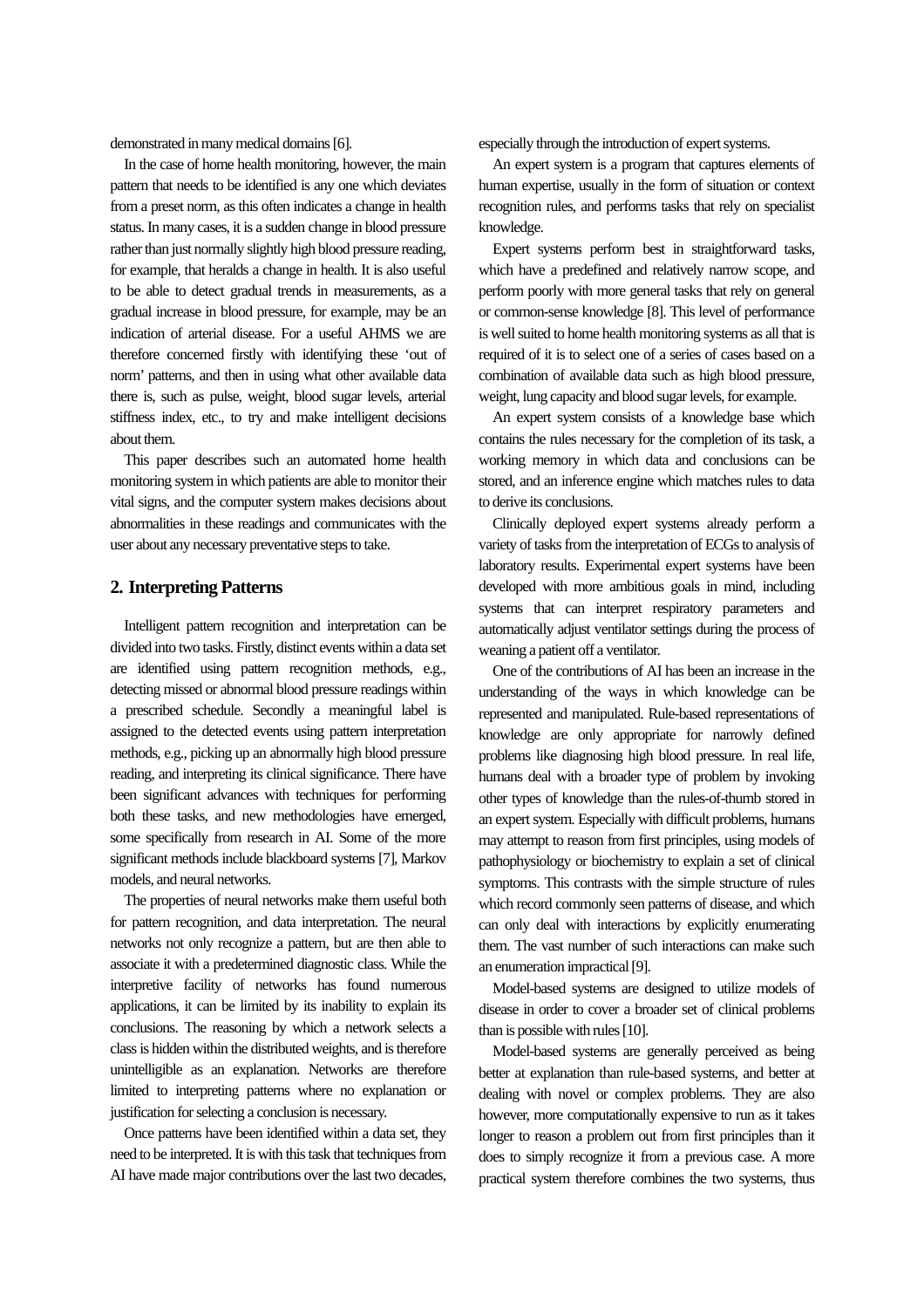having the facility to invoke deep medical models should they be needed, but also being able to rely on simpler, more efficient rules when they are applicable. These combined models form the basis of knowledge based systems.

#### **3. Smart Health Monitoring Systems**

The smart health monitoring system described in this paper learns through pattern recognition. As it learns about the patient, it gradually classifies events into hourly, daily, weekly and monthly events. Each time classification has a user set threshold outside of which the event no longer falls into that category. Over time, as the system learns about the users' habits, the system gradually tightens these thresholds, thus allowing the user to increase their level of compliance.

Typical events that are monitored by the system are blood pressure readings, asthma monitor lung capacity readings, blood sugar level readings, weight, temperature and body fat levels. Each day the user goes through their daily routine, and the computer system logs all the measurements taken and, based on their pattern, classifies them into the relevant classification. Most of the above mentioned measurements, for example can be classified into hourly, daily or weekly even within a time span of between one week and one month.

The system described in this paper was tested with elderly patients since such patients are generally more susceptible to follow a daily routine, and this becomes an advantage when trying to establish regular usage patterns. They will, for example, have a tendency to monitor their blood pressure at the same time each day. This therefore allows the computer to relatively easily detect a late or missed reading, and if other data is available, can make an educated guess as to the possible cause for the missed or late reading.

Once events have been put into their classifications, the computer can make decisions about whether a measurement falls outside its threshold and can then make decisions based on this data. Over the course of time, the computer can also reduce the thresholds as more user data is collected.

The test smart blood pressure monitoring system developed as part of this project employed a pattern recognition algorithm, developed by Cios [11] based on the splitting method [12] for region extraction.

The pattern recognition algorithm and the rule based decision making system were implemented through Microsoft C# using a series of multiple level variables for each blood pressure readings. Each variable contained the following properties: Systolic blood pressure, Diastolic blood pressure, Pulse pressure, Mean arterial pressure, Pulse arrhythmia detection, Time and date of reading, and thresholds for each of the above

In addition to these multi-level variables, a set of time category variables was used. These time variables were initially setup as weekly, daily, and hourly. Each variable was also given an adjustable threshold to determine whether a reading would fall within that category or not.

| Time Settings: |                                | <b>Blood Pressure</b> |     | Weight      |         | Blood Sugar Level   |  |
|----------------|--------------------------------|-----------------------|-----|-------------|---------|---------------------|--|
| Hours          | Current Threshold<br>mins      | Min                   | Max |             |         | Auto-threshold %    |  |
| Days           | 15<br>hours<br>l3              | Systolic<br>110       | 140 | $G$ E-mail  | C Wam   | $\%$<br>90          |  |
| Weeks          | days                           | Diastolic 60          | 90  | $C$ E-mail. | C Wam   | $\frac{9}{6}$<br>90 |  |
|                | Threshold auto-tuning interval | Pulse<br>55           | 120 | $C$ E-mail  | $G$ Wam | $\%$<br>90          |  |

Figure 1: GUI screen allowing thresholds to be set and percentages of values that need to be within threshold before they automatically adjust based on the threshold auto-adjust time.

Thus, as a blood pressure was taken for the first time it was, by default put into the weekly category. If another reading was taken the next day, a comparison between the times of the two readings was performed to determine whether it remained in the week category or, if it was within the threshold for a daily reading, it was recategorized as a daily reading. In the same manner if readings were to be taken four times a day, each subsequent reading would be compared to the previous readings to see if it fell within the threshold of the hourly category and, if so, was categorized as such.

Intelligence was implemented into the system whereby, with the hourly readings, for example, the readings were looked at on a weekly basis (another user adjustable variable) and if the majority of the readings (what constituted a majority was determined by a second threshold variable) were below the hourly threshold, the threshold was reduced to the highest of these values, thus causing the system to become more precise. The few readings that were outside of the threshold, but had already been categorized as hourly readings, were flagged as exceptions to the rule and displayed as such on the graphical user interface (GUI).

Once blood pressure readings had been categorized into time categories, their values were compared both against each other and against the threshold set for each reading.

If, for example, only a systolic reading was outside of its acceptable threshold once, the user would be asked, through the GUI, whether they wanted to treat it as an exception. If, however, the systolic reading was high and the same reading had detected a pulse arrhythmia, the rule for that case might have the result of e-mailing the user's doctor. Ultimately, in an advanced system, the system might in such a case be able to prescribe an increase in medication dosage, for example.